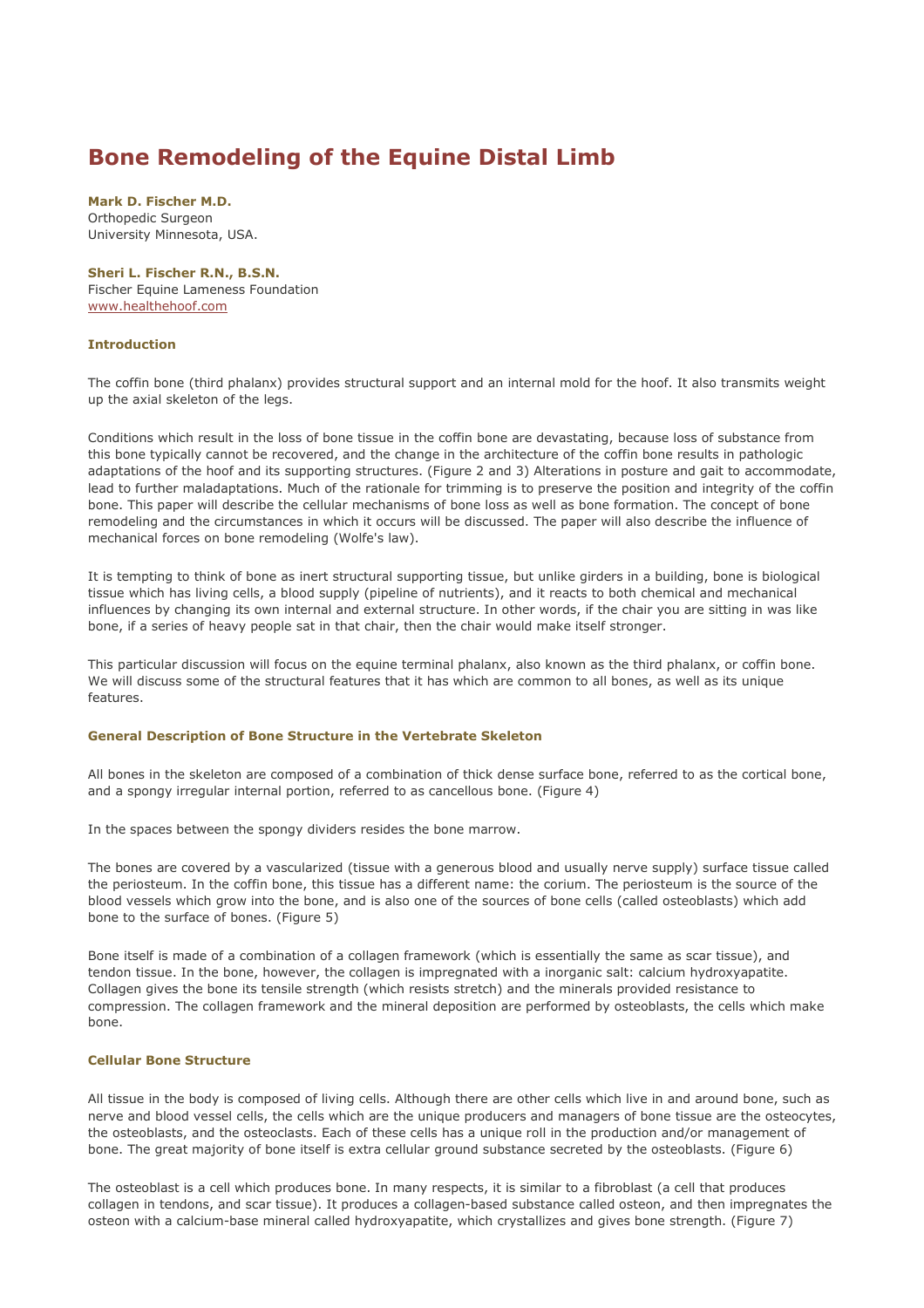When the osteoblast is finished producing bone, it becomes an osteocyte: it lives within the bone structure, obtaining nourishment from small blood vessels and diffusion, and continues to maintain the bone chemistry. (Figure 8) If the osteocytes die due to lack of blood supply, the dead bone looses it strength and is easily fractured or resorbed.

The osteoclast is a cell which is formed from blood cells (as opposed to the cells which are native to bone). It appears that when there is a need to resorb bone, the osteoclast forms from a combination of cells which would typically be specialized to absorb debris. These cells combine to form a multi-nucleated giant cell which is capable of dissolving bone. The cells are under the control of systemic hormones as well as local chemical mediators which control the production of osteoclasts as well and their activities. (Figure 9)

The interior of the bone is supplied with blood vessels, which carry nutrients to the living cells in the bone: the osteocytes (these are osteoblasts which have completed the work of producing bone and now live inside and maintain the bone). (Figure 8) Other cells living in bone are nerve cells, which are mostly in the surface sleeve of tissue covering the bone; and bone marrow cells, which are the cells that produce red and white blood cells for circulation.

#### Growth and Development of Bone

Originally, all bones of the skeleton are laid out as connective tissue which becomes cartilage and then bone. The long bones, which include the phalanges (and the coffin bone) change from cartilage to bone in a predictable fashion. Blood vessels grow into the cartilage, and the change in the environment brought on by the vascular ingrowth result in the cartilage changing into bone. Cartilage producing cells change into osteoblasts, which then begin producing bone. (Figure 10)

In most long bones, there two areas, one at each end of the bone, which retain their cartilage during development until maturation (adulthood) occurs. These are the growth plates which continue to produce cartilage, expand (lengthen), and then change into bone throughout the growth phase of the bone. It is this process of organized expansion, followed by changing of cartilage to bone, which produces increased in length in the bones.

Bones also grow by appositional growth. (Figure 7 & 11) Bones are surrounded by a vascular enervated sleeve or envelope of tissue known as the periosteum. (This tissue has a different name around the coffin bone, it is the corium.) It is capable of either producing new bone, when its osteoblasts receive the right stimuli; or resorbing bone, when different chemical messages are received by the cells. Once additional bone is added to the surface of bone, the overall bone becomes larger in diameter. The coffin bone presumably grows wider by this mechanism, as well as growing longer by having one growth plate. The terminal 3 bones of the equine extremity each have one growth plate Bones further up the leg toward the shoulder have two growth plates.

Bones such as the skull and the pelvic bones grow by intramembranous bone formation. This is not applied to the coffin bone, so we will not discuss it in this report.

#### Bone Remodeling and Wolfe's Law

The term "bone remodeling" refers to the situation where bone adapts itself to various influences, both local and generalized. At any given time, bone is not static. Even if a given bone appears not to change, as if it were a structural element in a building, it is continuously being formed and broken down at the same time. This process is referred to as remodeling. This phenomenon was officially recognized by Junius Wolfe, a German scientist and the 1800s.

Wolfe's law refers to how bone adapts itself to a variety of influences. Bones can remodel in a generalized fashion that is, affecting the whole bone, or even the whole skeleton; or they can remodel in a very specific fashion in response to a local influence. It is important to remember that bone remodeling is a balance, and many factors can influence the balance, so that the net effect is either bone gain or bone loss. Most of the clinical situations we encounter in both human and equine situations involve bone loss to an extent to which problems occur.

Sorting out exactly what mechanical influences are present in the given situation leading to the remodeling of bone can be challenging. Investigators at the department of biomedical engineering at the University of Tennessee attempted to do this with the equine radius bone. The theory was that the radius is exposed to relatively uniform forces with the anterior cortex (which is the front surface of the second bone down from the shoulder of the horse) being loaded in tension, and the posterior cortex (the bone's back surface) loaded in compression. They were able to identify differences in the architecture of bone based on the alignment of forces within the given bone. This confirms other research done in human and other animal models, which demonstrates that bone is able to remodel itself according to the lines of stress (Wolff's Law).

#### Generalized Bone Loss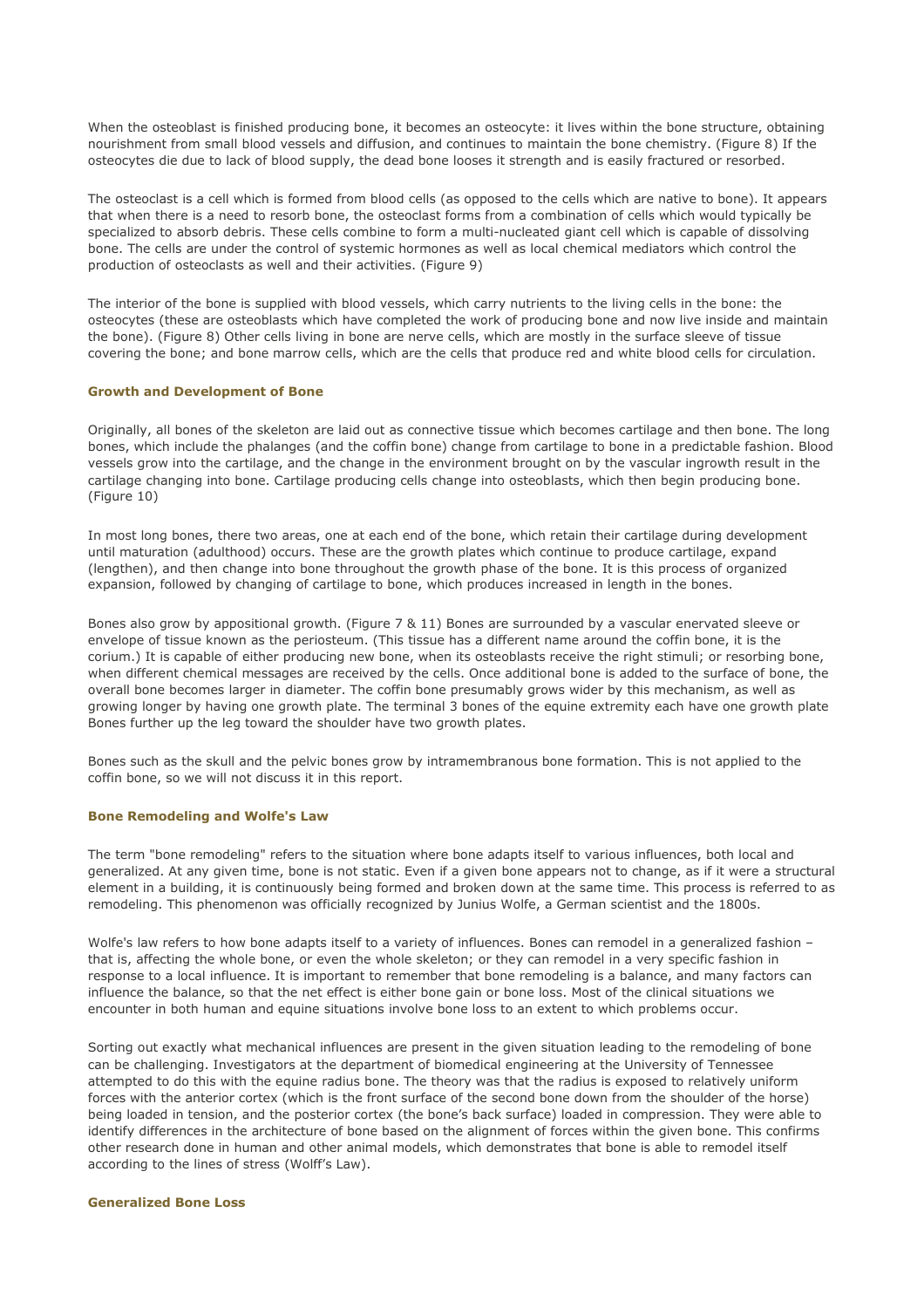An example of bones remodeling in a generalized fashion is the situation referred to as osteoporosis or osteopenia. In this case, a variety of factors can result in the activation of osteoclasts, which then resorb bone and lead to thinner, weaker bone (Figure 9). These influences include hormonal (such as menopause), or environmental (such as cigarette smoking for humans), but the most important relates to lack of exercise.

According to Wolfe's Law, failure to stress and stimulate bone by the mechanical forces generated by weight-bearing and muscles results in the activation of osteoclasts, leading to generalized loss of bone content and ultimately strength. The importance of exercise with respect to bone strength is well known in many human studies. This would suggest that any program which includes any significant amount of stall rest would promote the loss of bone.

We know from long-term studies in human females, as well as some anecdotal information from Russian astronauts, that after a certain amount of generalized bone loss, no amount of reversal of the mechanical or environmental influences will result in the recovery of bone substance and therefore strength. In other words, in these individuals bones were permanently damaged. In the case of the postmenopausal human females, this is demonstrated by relatively high fracture rates compared to age-matched males; and in the case of Russian astronauts, they were simply unable to walk once they were re-exposed to the gravity of earth.

Unfortunately, the early loss of bone is not easily detectable with simple tests such as x-rays. Human studies have demonstrated that more than 50% of the total bone mass needs to be removed before changes are identifiable on xray. Devices called bone densitometers are required to measure more subtle instances of bone loss.

#### Localized Bone Loss

Some of the same influences can occur in a localized way to involve just one bone or even a part of one bone.

One example of a negative influence to bone would be the lack of mechanical stimulation imposed by rest, or immobilization. When one extremity or a part of the extremity is immobilized (such as in a cast), it is deprived of the normal weight-bearing and muscle-pull influences which preserve bone integrity. Therefore, bone loss occurs in the extremity or bone which is immobilized. This extremity is then vulnerable to fracture once the immobilization or protected weight-bearing is removed. It is important to gradually reintroduce weight-bearing, and stress to this particular bone, so that it is allowed to regain bone mass prior to the application of full stresses.

In a similar manner that cast treatment or immobilization can protect bone from stress, resulting in bone loss, application of a mechanical stress-sharing (i.e., aiding the bone in bearing a stress) device to bone can have the same effect. An example of this would be the use of horseshoes. (The concept of stress sharing will be explained later in this paper)

Studies investigating the effect of horseshoe on the terminal phlanx are rare. One of the situations that has been extensively investigated in human orthopedics is the response of bones which are in close contact with metal. These studies include both plate and screws used for fractures, or metal and plastic joint replacement devices. These investigations identify the fact that when metal and bone are in the mechanical situation where applied stress is shared between the two devices, a phenomenon known as stress shielding occurs. This refers to the fact that because the metal shares the load, the adjacent bone is exposed to an altered load, and therefore becomes osteoporotic and weak. In some cases, weakness can lead to fracture around the prosthesis. In all cases, if the prosthesis is removed, the underlying bone is weak and requires careful reapplication of stress to prevent fracture.

(Dr. Fisher) (I) was not able to find any biomechanical studies related to the the effect of horseshoes on the biomechanical properties of the coffin bone. As described above (in the equine radius study), such investigations are difficult to perform. As one might expect, from our experience with joint prostheses and plates, a load sharing device such as a horseshoe would result in the nonphysiologic adaptations of the coffin bone, such as generalized loss of bone mass, as well as localized adaptations within the bone similar to what was described above (in the equine radius study). These adaptations (often focal weakness in the bone) may lead to a variety problems for both the bone and soft tissue.

Although horse shoes are not applied directly to bone, the shoes alter the normal stress pattern which would be accommodated by the hoof. Because the hoof is connected to the bone by the lamine, the bone then must make accommodations to stresses for which it has not been previously adapted for by evolution.

An example of altered hoof weight bearing stresses affecting bone would be a deformation of the hoof capsule resulting from the horseshoe. The horseshoe puts direct pressure on the sides of the hoof, causing contraction and then bone loss due to altered stresses.

The same type of bone loss (due to stress shielding) is seen when plates used for orthopedic fracture repair are applied directly to bone.

Another adverse influence resulting in the loss of bone is a loss of the bone's blood supply. If bone is deprived of its blood supply (which is what likely occurs with laminitis and coffin bone rotation), it undergoes death of its cells, which